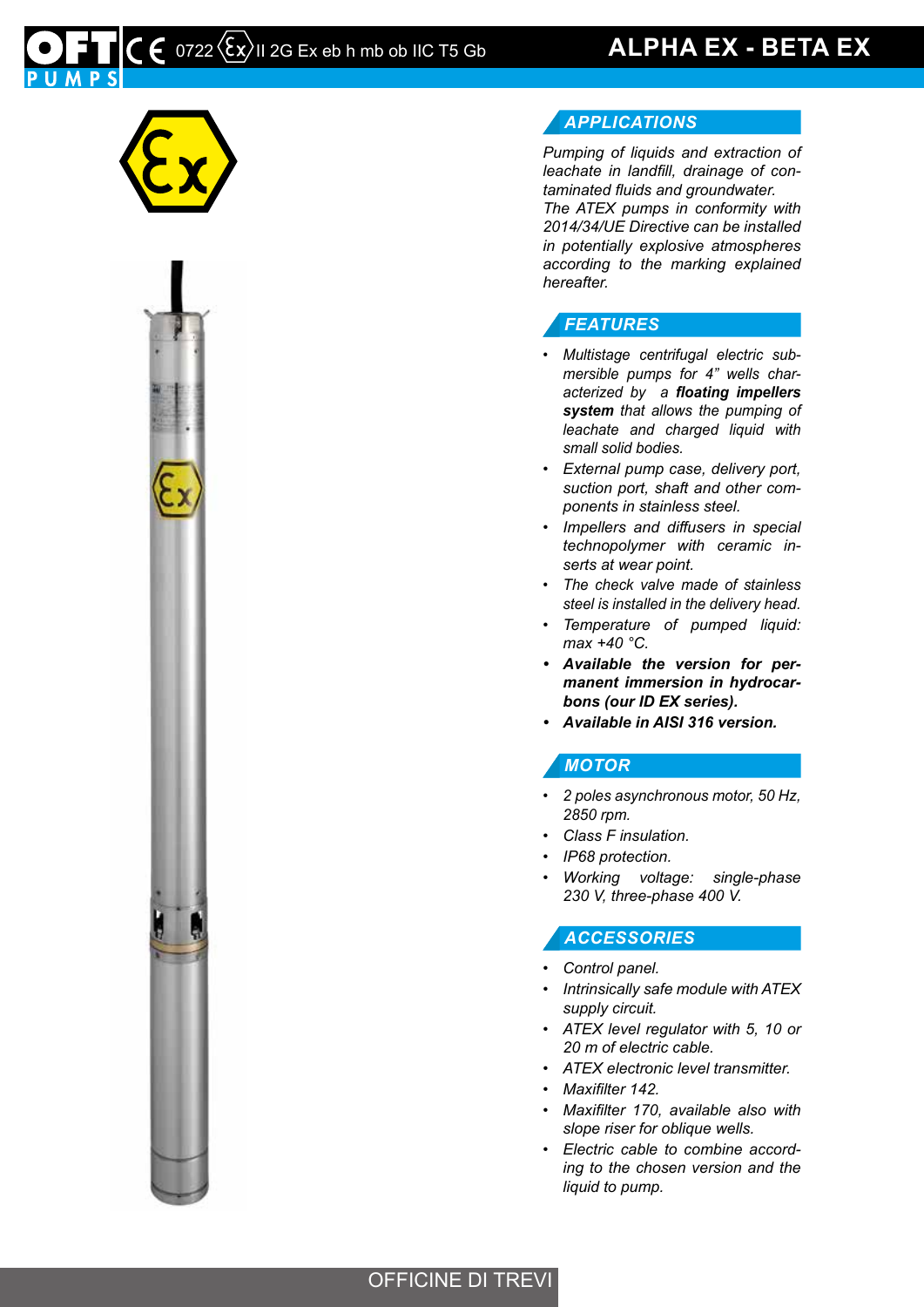

### *Technical specifications*

|                    |                | Motor | 450<br>5          | <b>Max current</b> |             | <b>Outlet</b> | <b>Delivery</b>     |              |     |     |     |                 |     |     |      |     |      |
|--------------------|----------------|-------|-------------------|--------------------|-------------|---------------|---------------------|--------------|-----|-----|-----|-----------------|-----|-----|------|-----|------|
| <b>Pump type</b>   | <b>HP</b>      | kW    | $\vec{r}$<br>Cap. | 230 V<br>1~        | 400 V<br>3~ |               | l/min               | $\mathbf{0}$ | 40  | 60  | 80  | 100             | 120 | 140 | 180  | 200 | 220  |
|                    |                |       |                   | A                  | A           | Ø             | $m^3/h$             | $\theta$     | 2,4 | 3,6 | 4,8 | $6\overline{6}$ | 7,2 | 8,4 | 10,8 | 12  | 13,2 |
| <b>ALPHA EX 6</b>  | 0.75           | 0,55  | 20                | 5,6                | 1,9         |               |                     | 43           | 37  | 31  | 19  | 7               |     |     |      |     |      |
| <b>ALPHAEX9</b>    |                | 0.75  | 30                | 6,6                | 2,3         | 1" 1/4        | Manometric head (m) | 65           | 55  | 46  | 28  | 11              |     |     |      |     |      |
| <b>ALPHA EX 13</b> | 1,5            | 1.1   | 40                | 9,5                | 3,3         |               |                     | 95           | 80  | 67  | 45  | 18              |     |     |      |     |      |
| <b>ALPHA EX 17</b> | $\overline{2}$ | 1.5   | 50                | 12                 | 4,2         |               |                     | 122          | 106 | 88  | 60  | 21              |     |     |      |     |      |
| <b>ALPHA EX 24</b> | 3              | 2,2   |                   | —                  | 5,9         |               |                     | 185          | 153 | 130 | 89  | 30 <sup>°</sup> |     |     |      |     |      |
| <b>BETA EX 6</b>   | 1,5            | 1.1   | 40                | 9,5                | 3,4         |               |                     | 35           |     |     | 31  | 29              | 27  | 24  | 17   | 11  | 4    |
| <b>BETA EX 9</b>   | $\overline{2}$ | 1.5   | 50                | 12                 | 4,2         | 2"            |                     | 53           |     |     | 44  | 42              | 40  | 36  | 25   | 17  | 9    |
| <b>BETA EX 13</b>  | 3              | 2,2   |                   |                    | 5,9         |               |                     | 78           |     |     | 65  | 61              | 57  | 52  | 38   | 28  | 16   |

#### *Performance curves*





A *Hydraulic part*

C *Electric pump*

B *Motor*

## *Dimensions and weights*

|                    |     |             | <b>Dimensions</b> |             |             | Weight |             |             |             |             |  |  |  |
|--------------------|-----|-------------|-------------------|-------------|-------------|--------|-------------|-------------|-------------|-------------|--|--|--|
|                    |     |             | mm                |             |             | kg     |             |             |             |             |  |  |  |
| <b>Pump type</b>   |     | B           |                   | C           |             |        |             | B           | C           |             |  |  |  |
|                    | A   | 230 V<br>1∼ | 400 V<br>3~       | 230 V<br>1∼ | 400 V<br>3~ | A      | 230 V<br>1∼ | 400 V<br>3~ | 230 V<br>1∼ | 400 V<br>3~ |  |  |  |
| <b>ALPHA EX 6</b>  | 358 | 340         | 340               | 698         | 698         | 2,8    | 9           | 9           | 11,8        | 11,8        |  |  |  |
| <b>ALPHAEX9</b>    | 443 | 340         | 340               | 783         | 783         | 3,4    | 9           | 9           | 12,4        | 12,4        |  |  |  |
| <b>ALPHA EX 13</b> | 557 | 380         | 380               | 937         | 937         | 4,2    | 10,9        | 10,9        | 15,1        | 15,1        |  |  |  |
| <b>ALPHA EX 17</b> | 671 | 460         | 420               | 1131        | 1091        | 4,8    | 14,7        | 12,8        | 19,5        | 17,6        |  |  |  |
| <b>ALPHA EX 24</b> | 894 |             | 460               |             | 1354        | 6,5    |             | 14,7        |             | 21,2        |  |  |  |
| <b>BETA EX 6</b>   | 493 | 380         | 380               | 873         | 873         | 4,2    | 10,9        | 10,9        | 15,1        | 15,1        |  |  |  |
| <b>BETA EX9</b>    | 646 | 460         | 420               | 1106        | 1066        | 4,6    | 14,7        | 12,8        | 19,3        | 17,4        |  |  |  |
| <b>BETA EX 13</b>  | 850 |             | 460               |             | 1310        | 6      |             | 14,7        |             | 20,7        |  |  |  |

\* *The max diameter referes to the solution with ME4DK flat cable. With different cables the diameter can change.*



OFFICINE DI TREVI